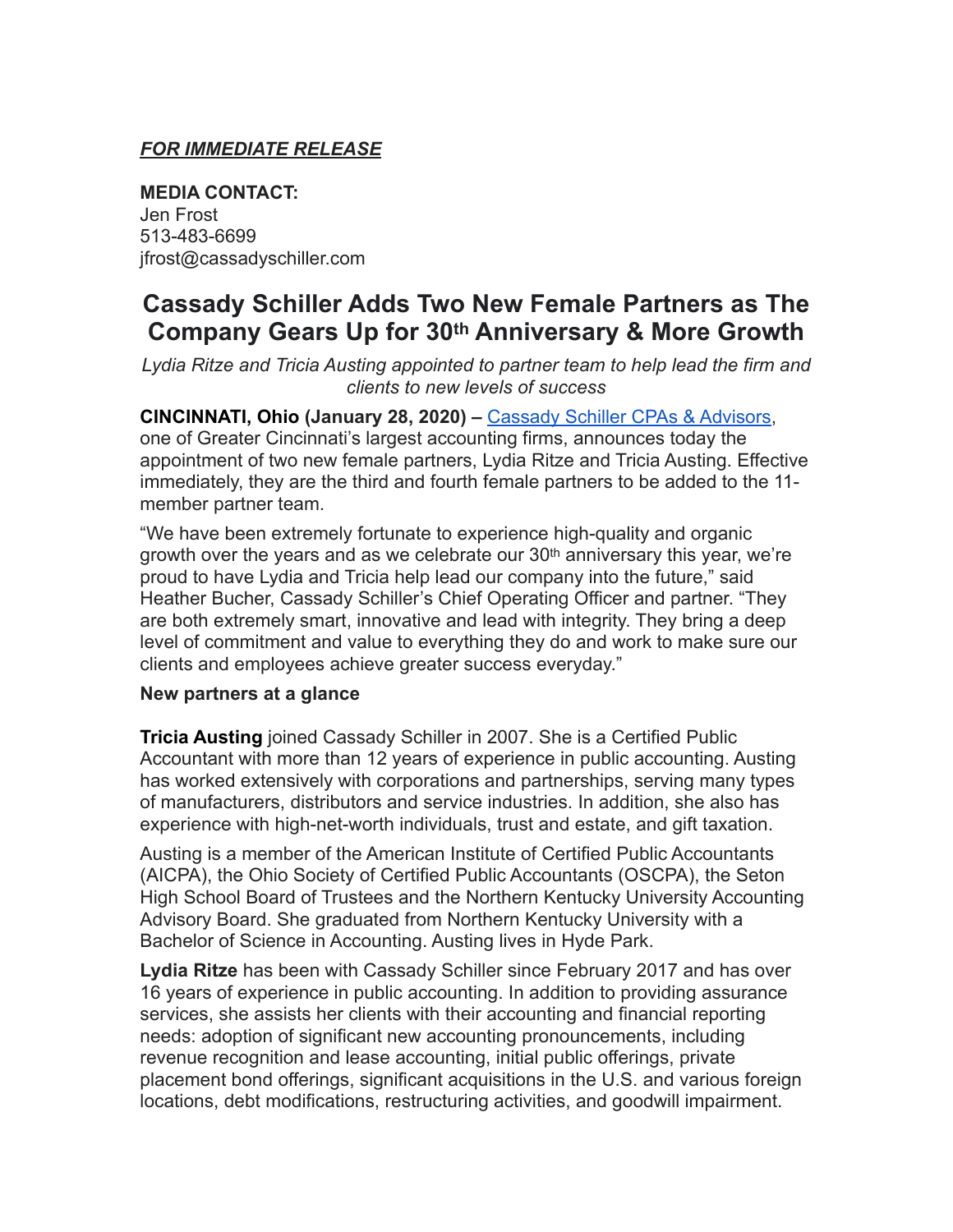Ritze graduated from Wake Forest University with a Bachelor of Science in Accounting and a Masters of Accountancy. She is a member of the American Institute of Certified Public Accountants (AICPA) and the Ohio Society of Certified Public Accountants (OSCPA). Ritze is an advisor for the University of Cincinnati chapter of Phi Mu sorority. She lives in Montgomery with her husband and three sons.

### **The firm's growth and success**

Cassady Schiller continues to experience exciting growth driven by the company's commitment to high-quality client service for the past 30 years. This includes:

- An average of 10 percent organic growth year after year focused on deliberate and well thought out growth.
- Expansion of services to closely held, privately held, high-net-worth and family office clients.
- The Wealth Management practice has invested in people and technology and their assets under management have grown approximately 30% each year for the past several years.
- Recently gained more space in their building to allow for additional growth.
- Continued focus on the expansion of services. During 2019, they launched a technology advisory practice.
- Some of their many awards include:
	- o Accounting Today's Top 150 Firms by AUM (Wealth Management)
	- o IPA (Inside Public Accounting) Top 400 Firm
	- o IPA Best of the Best Firm
	- o IPA Fastest-Growing Firm
	- o IPA Best of the Best Fastest-Growing Firm
	- o Accounting Today's Best Accounting Firms to Work For
	- o Accounting Today's Best Accounting Firms for Women

"It's an exciting time at Cassady Schiller. Our family-oriented and results-driven culture allows us to attract top talent who continue to deliver exceptional service," said Mike Clark, Cassady Schiller's Managing Partner. "We've been very fortunate these past 30 years and we look forward to continuing to make a difference in the community and helping our clients and employees achieve greater success."

For more information, visit Cassady Schiller at [www.cassadyschiller.com](http://www.cassadyschiller.com), on [Facebook](https://www.facebook.com/cassadyschiller/) or [LinkedIn](https://www.linkedin.com/company/cassadyschiller/).